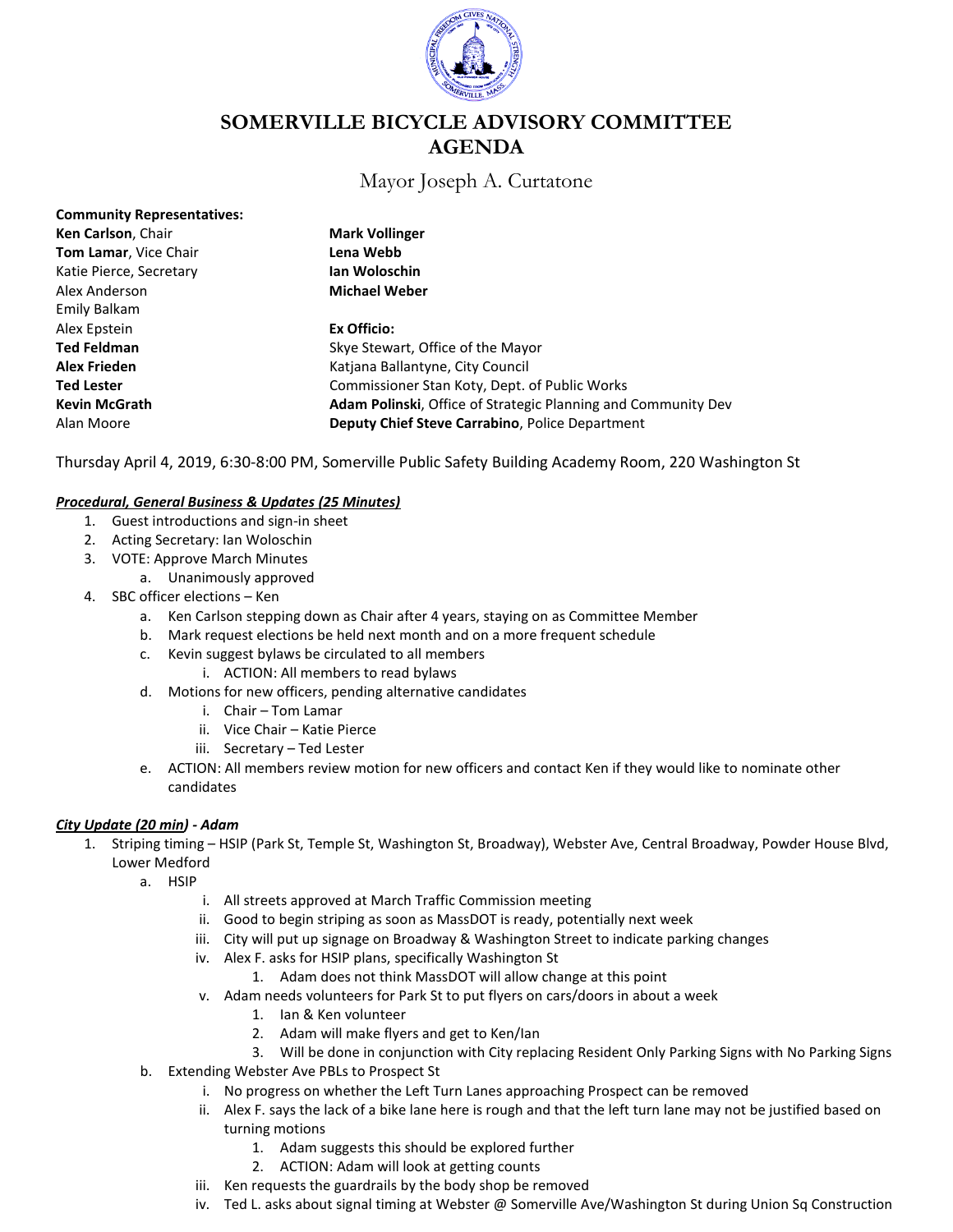- 1. ACTION: Adam will look into it
- c. City looking at creating a maintenance strategy for dealing with flexpost replacements
	- i. Using more flexposts than expected for traffic calming around GLX detours
	- ii. Mark asks about flexposts removed outside of Ricky's Flower Market not being replaced
		- 1. ACTION: Adam to talk to project manager
- d. Central Broadway
	- i. Community feedback requested more bike facilities, City following through with improved bike facilities
	- ii. City working with businesses feedback and information to help prepare them for change
	- iii. All still on schedule for May
- e. Powder House Boulevard
	- i. City presented short/mid/long term goals yesterday
	- ii. Lots of traffic calming, flex posts, rubber tables, more stop signs
	- iii. Additional enforcement occurring
	- iv. Clarendon Hill Apartment redevelopment may help redesign Powder House Blvd & Alewife Brook Pkwy intersection
- f. Lower Medford St
	- i. Just went out to bid, should know next week who wins the bid
	- ii. Protected Bike Lanes on Lower Medford, Fall 2019/Spring 2020
	- iii. Ken asks if Lower Medford will involve sidewalk reconstruction
	- iv. Adam says portions will based on sidewalk condition
	- v. No more parking by City Line, City giving out warnings (not tickets), easier/safer to bike now
	- vi. SBAC (Ken) can gather support from businesses if needed
- 2. Design plans for Powder House Circle
	- a. Single lane entry/exit and single circulating lane
	- b. Room to adjust bicycle facilities
	- c. Ted L asks about constraints
		- i. Adam says no curb work, but removing traffic lights and central crosswalk
	- d. Ted F asks about transiting through the circle
		- i. Adam does not think there should be a bike lane on the outside of the traffic circle because of potential for conflict, but it may be possible to add bike lanes alongside crosswalks, similar to Sullivan Square
- 3. Detour management
	- a. Improving conflict at Somerville Ave @ Dane St
		- i. Variable Message Board placed with "Yield to Bikes" messaging
			- 1. VMB is kind of behind a tree and hard to see
			- 2. ACTION: Adam to take a look and talk to project manager
		- ii. Not a lot that can be done infrastructure-wise as it is also the bus detour and buses already having trouble with the tight turn
		- iii. Dane St approaching Somerville Ave has faded paint that needs to be refreshed, Adam to review
		- iv. Ted L asks if there is green conflict paint through the intersection
			- 1. No, there is not
	- b. Are the GLX detours working well?
		- i. City has been surprised, detours appear to be working well
		- ii. Flexposts on Morrison Ave not lasting, guest asks about temporary speed bumps
			- 1. Adam says yes, starting on Powder House Blvd
			- 2. Unfortunately, they are very harsh to drive/bike over so not using them frequently, but City found a speed table that work better, but they're a lot more expensive
			- 3. Hancock & Highland is tricky to cross now, Adam to look at
			- 4.

#### *SBAC Education/Encouragement Team (10 min)*

- 1. Bike Month Kick-off event- Ken
	- a. Sunday April 28<sup>th</sup>
	- b. 35+ Organizations participating
	- c. Bike Parking Valet paid for by Lyft
	- d. Sustainable Homes Tour
	- e. Ken asks everyone to help with outreach and spreading the word
	- f. Need  $\approx$ 12 volunteers for the day
	- g. Next meeting 4/9 @ Aeronaut
	- h. 40 Flycycle bike racks going in near Aeronaut soon

#### *SBAC Enforcement and Public Safety Team (15 min)*

- 1. Rideshare meeting recap
	- a. Meeting on 3/28 w/ Lyft
	- b. Focused on road safety
	- c. About 25% of Lyft drivers are renting vehicles from Lyft, all of these will get "Look Out For Bikes" stickers, more